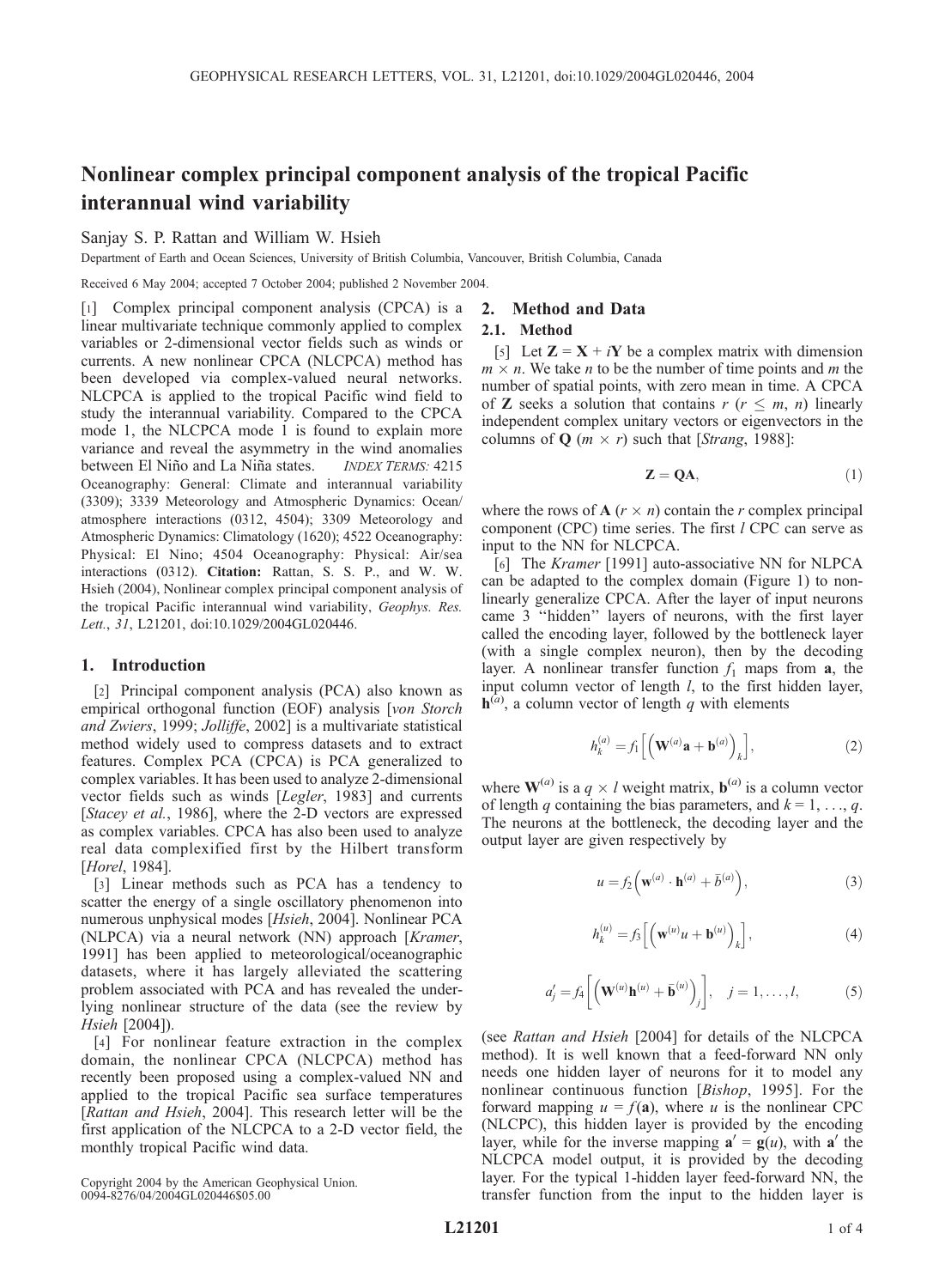

Figure 1. The complex-valued NN model for nonlinear complex PCA (NLCPCA) is an auto-associative feedforward multi-layer perceptron model. There are *l* input and output neurons or nodes corresponding to the l CPCs or the number of rows of A used as input. Sandwiched between the input and output layers are 3 hidden layers (starting with the encoding layer, then the bottleneck layer and finally the decoding layer) containing  $q$ , 1 and  $q$  neurons respectively. The network is composed of two parts: The first part from the input to the bottleneck maps the input a to the single nonlinear complex principal component (NLCPC)  $u$  by the functions  $f_1$  and  $f_2$ . The second part from the bottleneck to the output  $\mathbf{a}'$  is the inverse mapping by the functions  $f_3$  and  $f<sub>4</sub>$ . For auto-associative networks, the target for the output neurons are simply the input data. Increasing the number of neurons in the encoding and decoding layers increases the nonlinear modelling capability of the network.

nonlinear, while the transfer function from the hidden layer to the output is usually linear [Bishop, 1995]. Hence the transfer functions  $f_1$ ,  $f_2$ ,  $f_3$ ,  $f_4$  are respectively nonlinear, linear, nonlinear and linear, where the linear function is simply the identity function.

[7] The nonlinear complex transfer function that is used is the hyperbolic tangent  $(tanh(z))$ , with certain constraints on  $z$ . In the complex plane tanh( $z$ ) has singularities at  $(\frac{1}{2} + p)\pi i$ ,  $p \in \mathbb{N}$  and these have to be removed to achieve<br>convergence [*Kim and Adali* 2002] If the magnitude of z is convergence [Kim and Adali, 2002]. If the magnitude of z is constrained within a circle of radius  $\frac{\pi}{2}$  then the singularities do not pose any problem and the transfer function is bounded. This requires a restriction on the magnitudes of the input data and the (weight and bias) parameters: Each element of the  $r$ th row of  $Z$  was divided by the maximum magnitude of an element in that row, so each element of **Z** has magnitude  $\leq$ 1. The parameters were randomly initialized with magnitude  $\leq 0.1$ , and a weight penalty term was added to the objective function *J*, i.e.,

$$
J = \frac{1}{n} \sum_{j=1}^{n} \| \mathbf{a}_{j} - \mathbf{a}_{j}' \|^{2}
$$
  
+  $p \left( \sum_{k=1}^{q} \| \mathbf{w}_{k}^{(1)} \|^{2} + \| \mathbf{w}^{(2)} \|^{2} + \sum_{k=1}^{q} \| \mathbf{w}_{k}^{(3)} \|^{2} \right),$  (6)

where the first term on the right hand side is the mean square error between  $a'$  and  $a$ , and the second term is the weight penalty term, with  $w_k^{(1)}$ ,  $w^{(2)}$  and  $w_k^{(3)}$  denoting respectively the vectors containing all the weight and bias parameters from the hidden layers 1, 2 and 3, and the weight penalty parameter  $p$  having typical values from 0.01 to 0.1. During the optimization of  $J$ , the real and the imaginary components of the weight and bias parameters were separated and kept in a single real vector while optimization was done by the MATLAB function ''fminunc''. After optimization, the predicted CPC  $a'$  from the model output can be multiplied by the spatial eigenvectors from Q to give the predicted values.

#### 2.2. Data

[8] The monthly ship and buoy wind data from the Florida State University (FSU) pseudo-stress analysis [Stricherz et al., 1997] were used. Consider a wind field  $\mathbb{Z} =$  $X + iY$  where X and Y are  $m \times n$  matrices of the zonal and meridional components of the wind respectively. These components are calculated from the zonal and meridional wind stress data ( $\mathbf{L}_x$  and  $\mathbf{L}_y$ ):  $\mathbf{X} = \mathbf{L}_x / (\mathbf{L}_x^2 + \mathbf{L}_y^2)^{1/4}$ ,  $\mathbf{Y} = \mathbf{L}_y /$  $(L_x^2 + L_y^2)^{1/4}$  [*Wang and Weisberg*, 2000]. The data period is January 1961 through December 1999, covering the whole tropical Pacific from  $124^{\circ}E$  to  $70^{\circ}W$ ,  $29^{\circ}S$  to  $29^{\circ}N$  with a grid of  $2^{\circ}$  by  $2^{\circ}$ . After the climatological monthly mean was removed, the data were smoothed by a 3-month running mean.

## 3. Results

[9] Prior to NLCPCA, traditional CPCA (i.e., complex EOF analysis) was first performed to reduce the dimensions of the data. The first two CPCs accounted for 15.3% and 10.7% of the total variance. The first and the second CPCs were also rotated in the complex plane by  $13^{\circ}$  and  $64^{\circ}$ respectively so that the mean value of the argument of the rotated CPCs were nearly  $0^{\circ}$ , i.e., the variance is mainly along the real axis [Hardy and Walton, 1978]. The spatial anomalies associated with the first 2 CPCA modes are shown in Figure 2, with Figure 2a showing the wind anomalies during maximum El Niño.

[10] The six leading CPCs (with 46% of the total variance) were used as the inputs to the NN model (Figure 1). These input variables were first normalized by removing their mean and the real components were divided by the



Figure 2. The spatial patterns of the CPCA (a) mode 1 and (b) mode 2 (plotted when the real component of the corresponding CPC is maximum).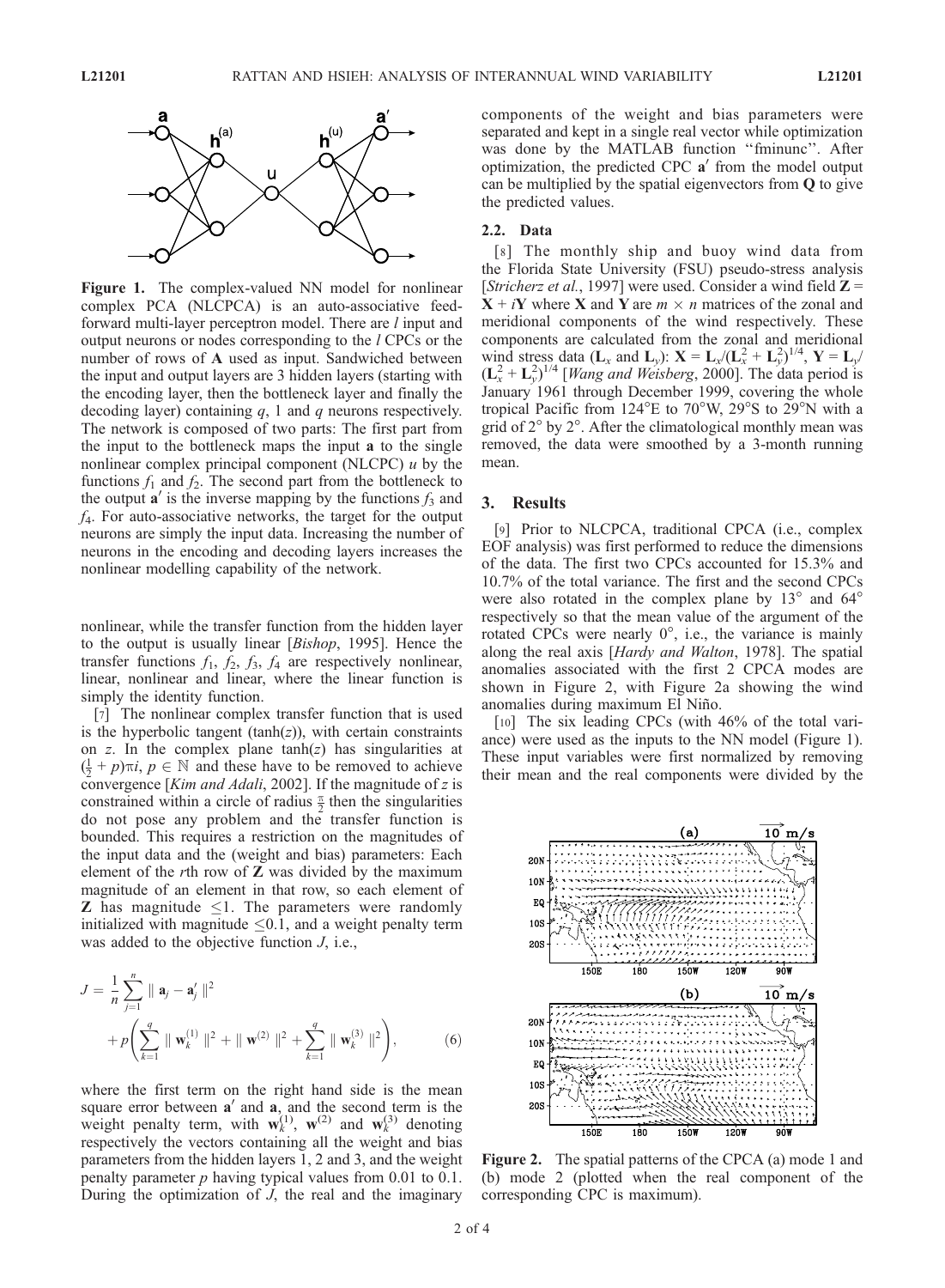

**Figure 3.** The first NLCPC  $u$  shown in the complex plane as dots, with crosses indicating the (a) minimum  $Re(u)$ (strongest La Niña), (b) half minimum  $Re(u)$  (weak La Niña), (c) half maximum  $Re(u)$  (weak El Niño) and (d) maximum  $Re(u)$  (strongest El Niño). The four corresponding spatial anomaly patterns are shown in Figure 4.

largest standard deviation among the 6 real CPCs while the imaginary components were divided by the largest standard deviation among the 6 imaginary CPCs. Division by the individual CPC's standard deviation was not done in order to avoid exaggerating the importance of the higher modes.

[11] The number q of hidden neurons used in the encoding/ decoding layer of the NN model was varied between 2 and 10. While a relatively large  $q$  tends to give smaller mean square error during the NN training, it also tends to give overfitted solutions due to the relatively large number of network parameters. Based on a general principle of parsimony,  $q = 6$  was chosen in this study. Values of the penalty parameter  $p$  used ranged from 0.01 to 0.1. For each  $p$ ,

25 randomly initialized runs were made. Also, 20% of the data was randomly selected as test data and withheld from the training of the NN model. Runs where the mean square error was larger for the test data set than for the training data set were rejected to avoid overfitted solutions. Among the remaining NN runs, the one with the smallest mean square error was selected as the solution.

[12] The first NLCPC shown in Figure 3 had been rotated by  $-90^\circ$  in the complex plane (while the weights in the third hidden layer had also been rotated by 90°). The NLCPCA mode 1 explained 17.4% of the total variance compared to 15.3% explained by the CPCA mode 1. As the NLPC varies, the NLCPCA mode 1 yields nonstationary spatial anomaly patterns, in contrast to the CPCA mode 1 which yields a standing oscillation pattern with the amplitude varying according to the CPC.

[13] Four spatial patterns of NLCPCA mode 1 corresponding to points near the minimum  $Re(u)$ , half minimum  $Re(u)$ , half maximum  $Re(u)$ , and maximum  $Re(u)$  are shown in Figure 4. In Figure 4a (strongest La Niña conditions) the equatorial Pacific displays anomalous easterly winds, with the strongest winds in the equatorial western Pacific. As the negative real component of NLCPC 1 decreases to about half its minimum, the easterly wind anomalies weaken over the equatorial Pacific as shown in Figure 4b to about half the maximum La Niña wind magnitude.

[14] Under El Niño conditions, the tropical Pacific wind field has reversed in direction (Figures 4c and 4d). In Figure 4d, during maximum El Niño, an easterly wind anomaly is observed in the far western equatorial Pacific together with strong westerly anomalies in the central equatorial Pacific. In contrast to the two La Niña pictures (Figures 4a and 4b) which look quite similar except for the magnitude, the weak El Niño state (Figure 4a) is quite different when compared to the strong El Niño state (Figure 4d), e.g., Figure 4c shows westerly anomalies located further west with much less than half the magnitude of Figure 4d, as well as missing the easterly anomalies at the far western equatorial Pacific and the off-equatorial anomalies.



**Figure 4.** The spatial patterns of the NLCPCA mode 1 showing spatial patterns near the (a) minimum  $Re(u)$  (strongest La Niña), (b) half minimum Re(u) (weak La Niña), (c) half maximum Re(u) (weak El Niño) and (d) maximum Re(u) (strongest El Niño). Different scalings are used, as indicated at the top right corner of each panel.